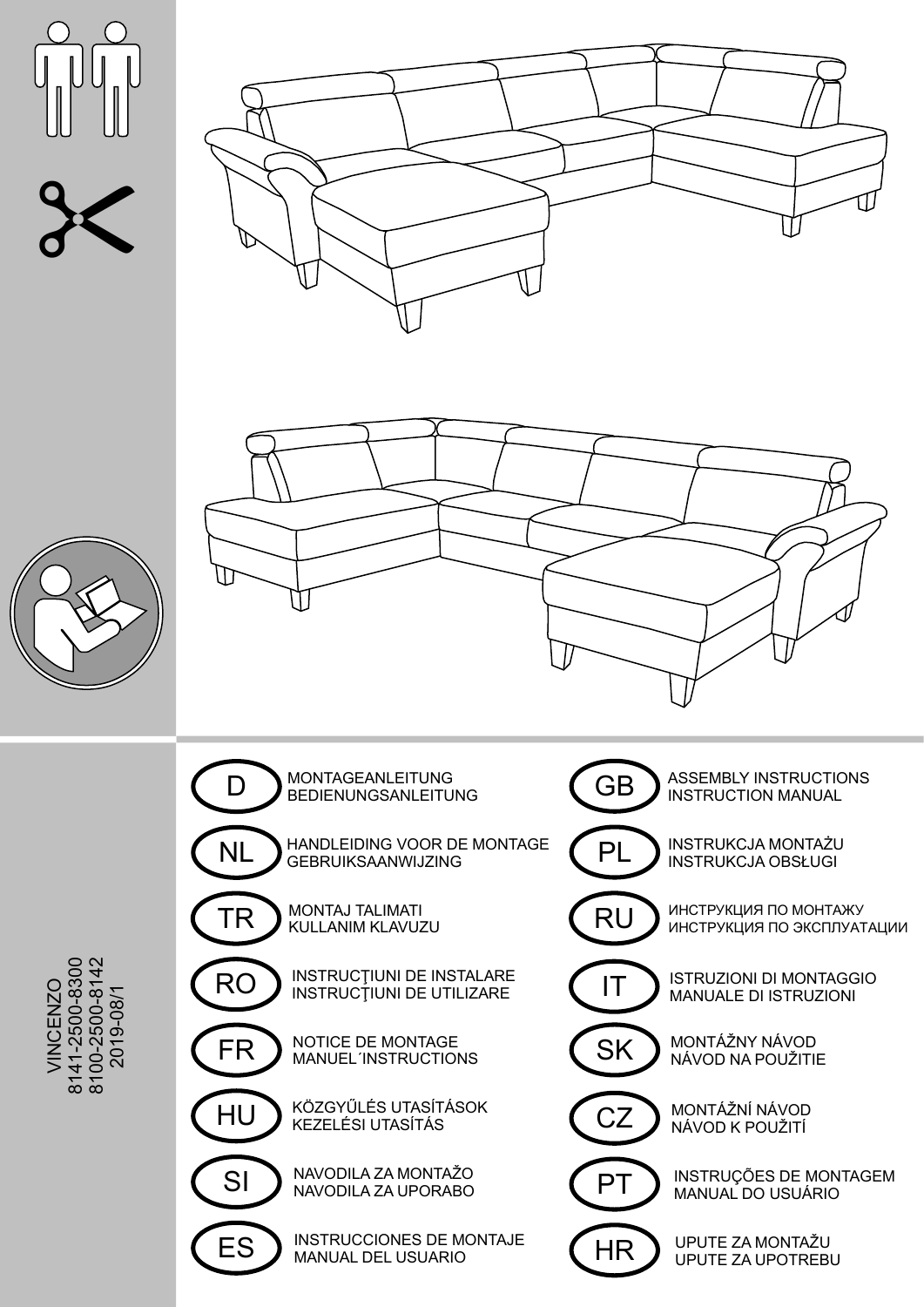





**13**

**14**

**0**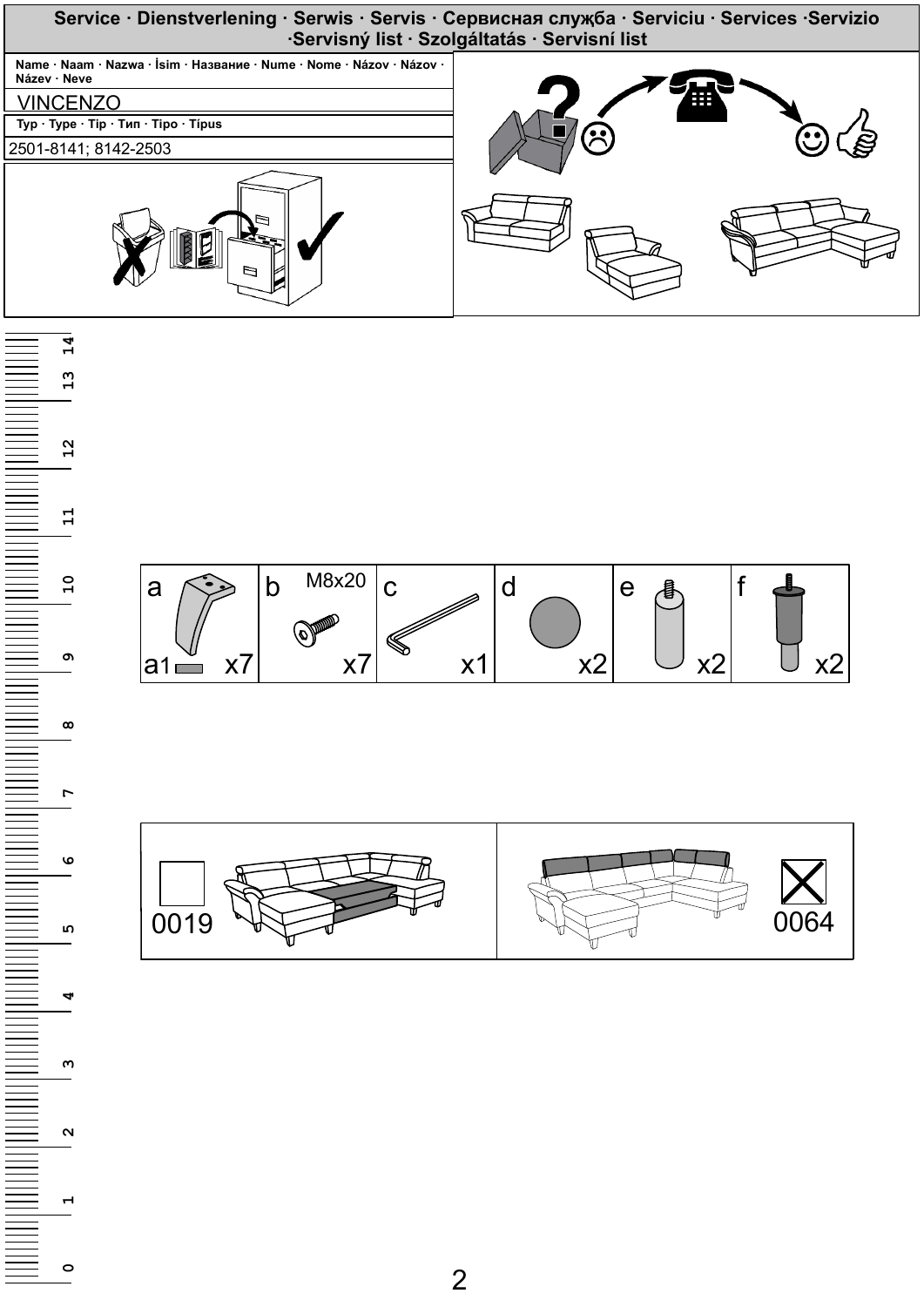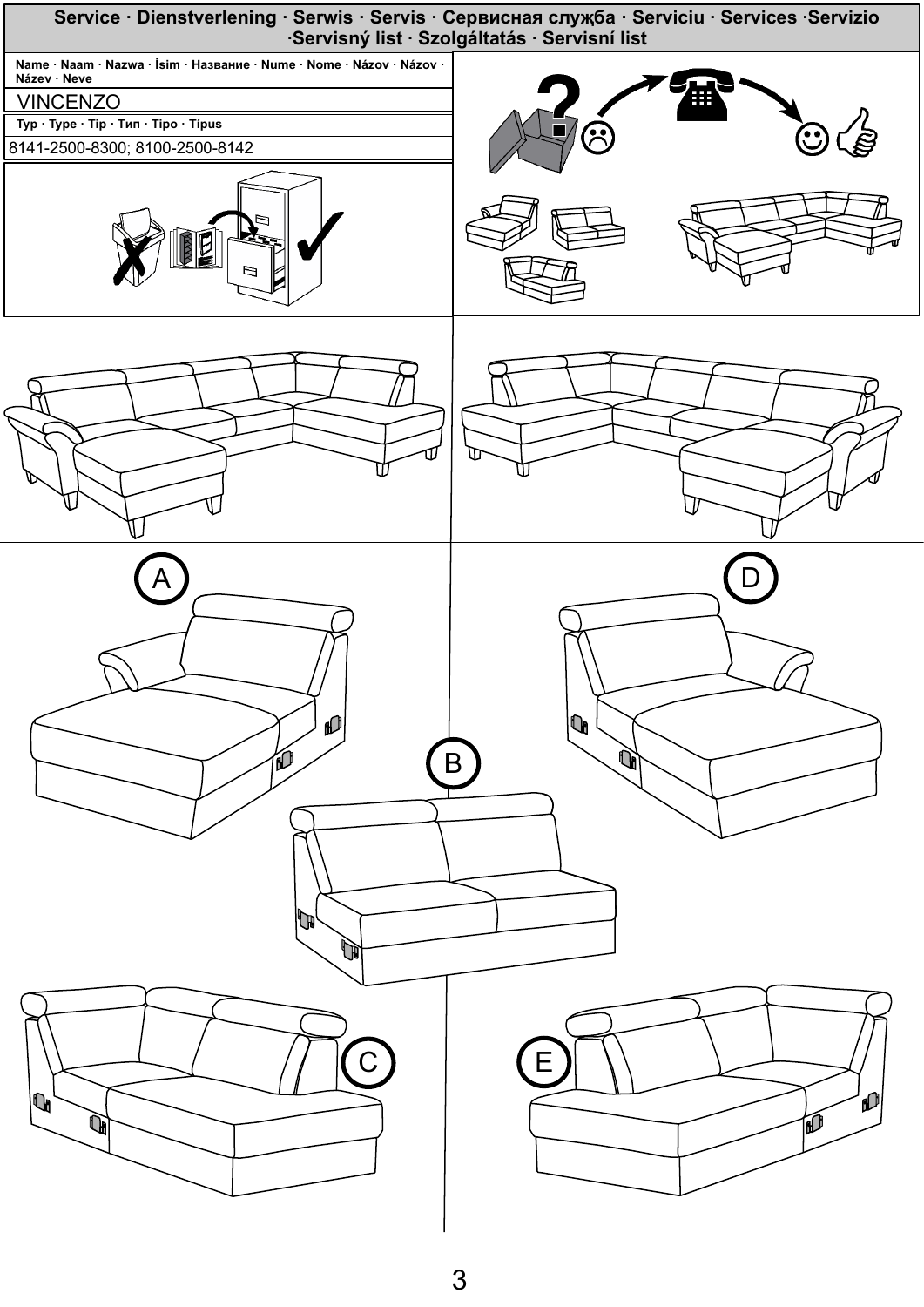

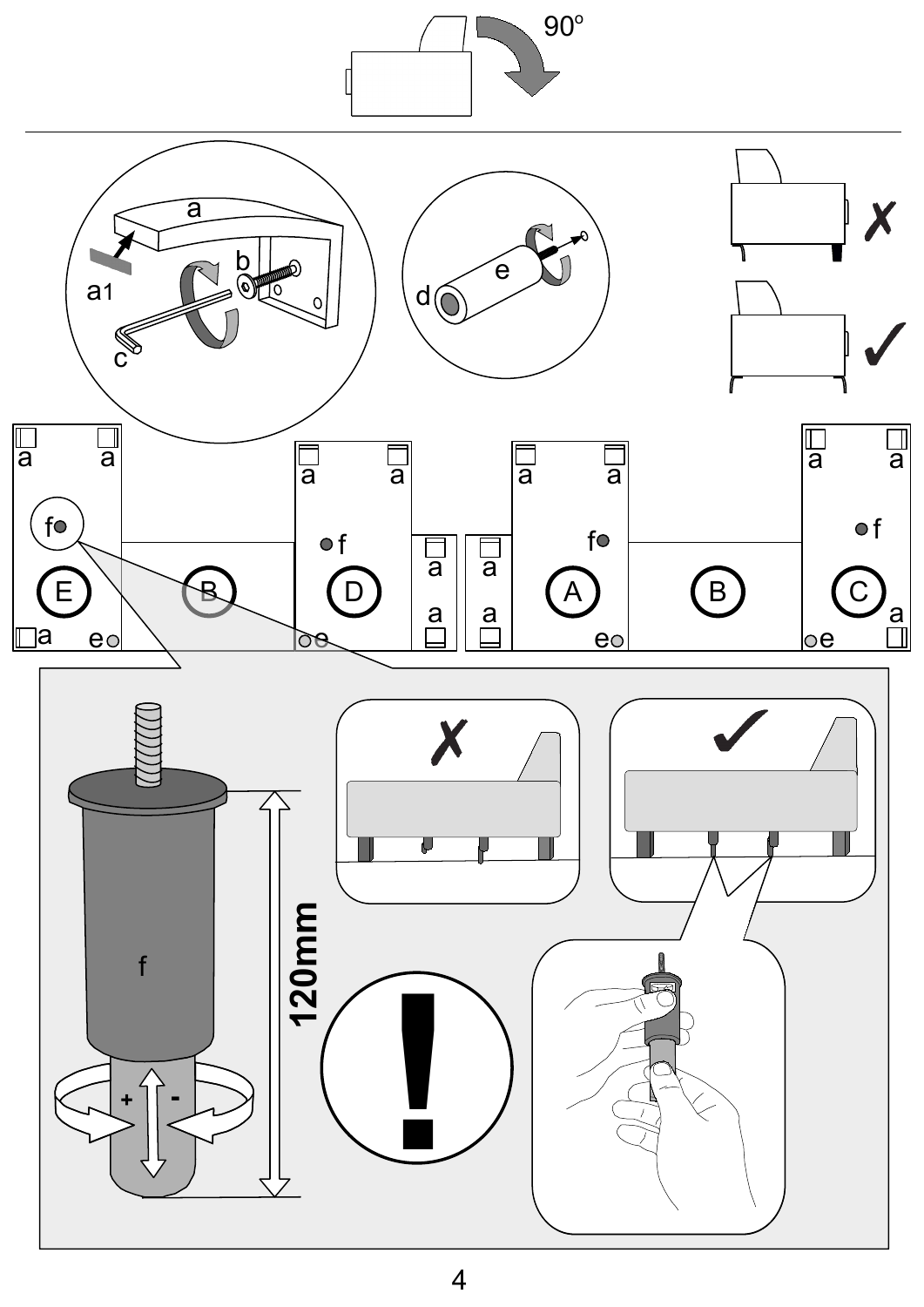

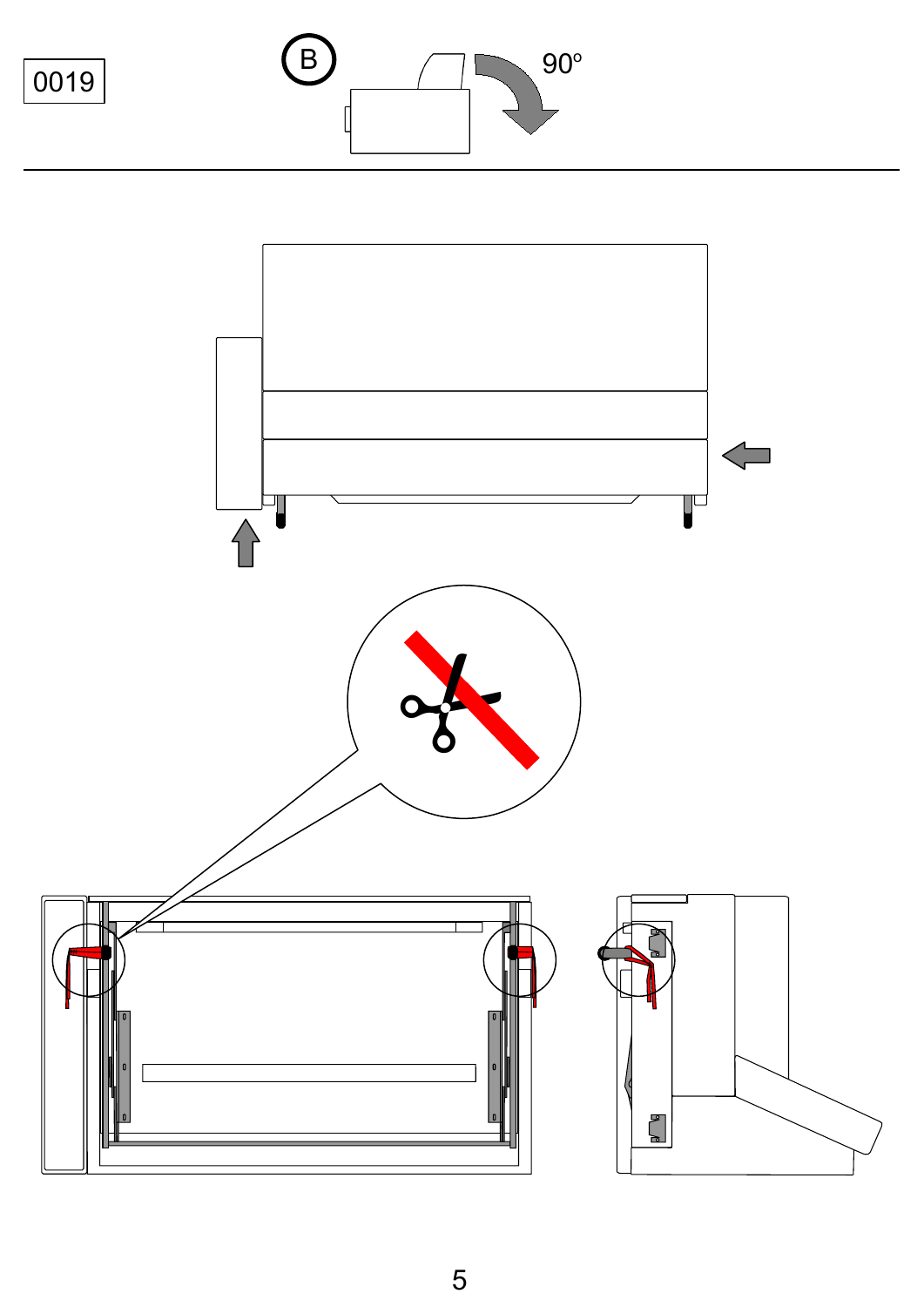





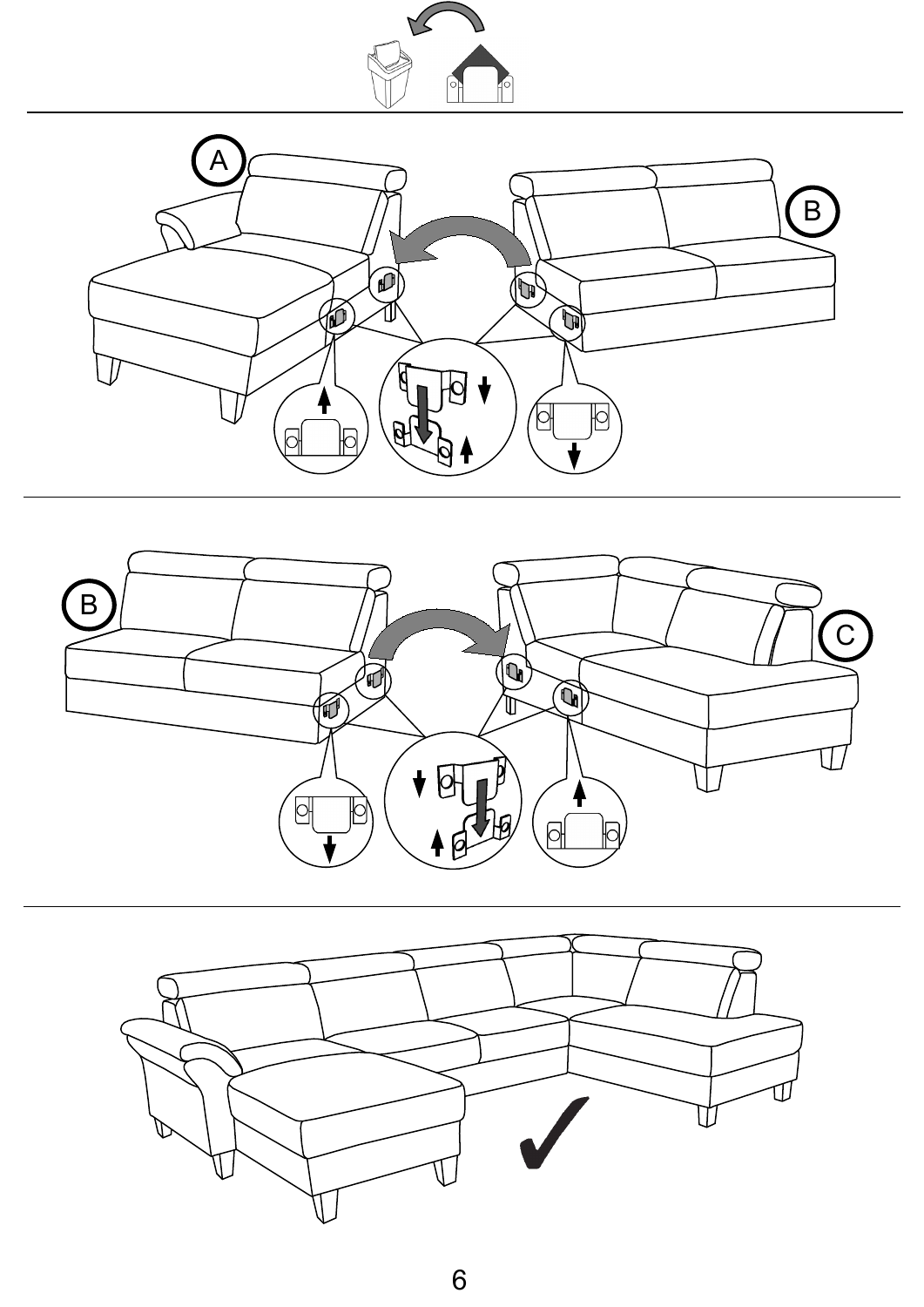





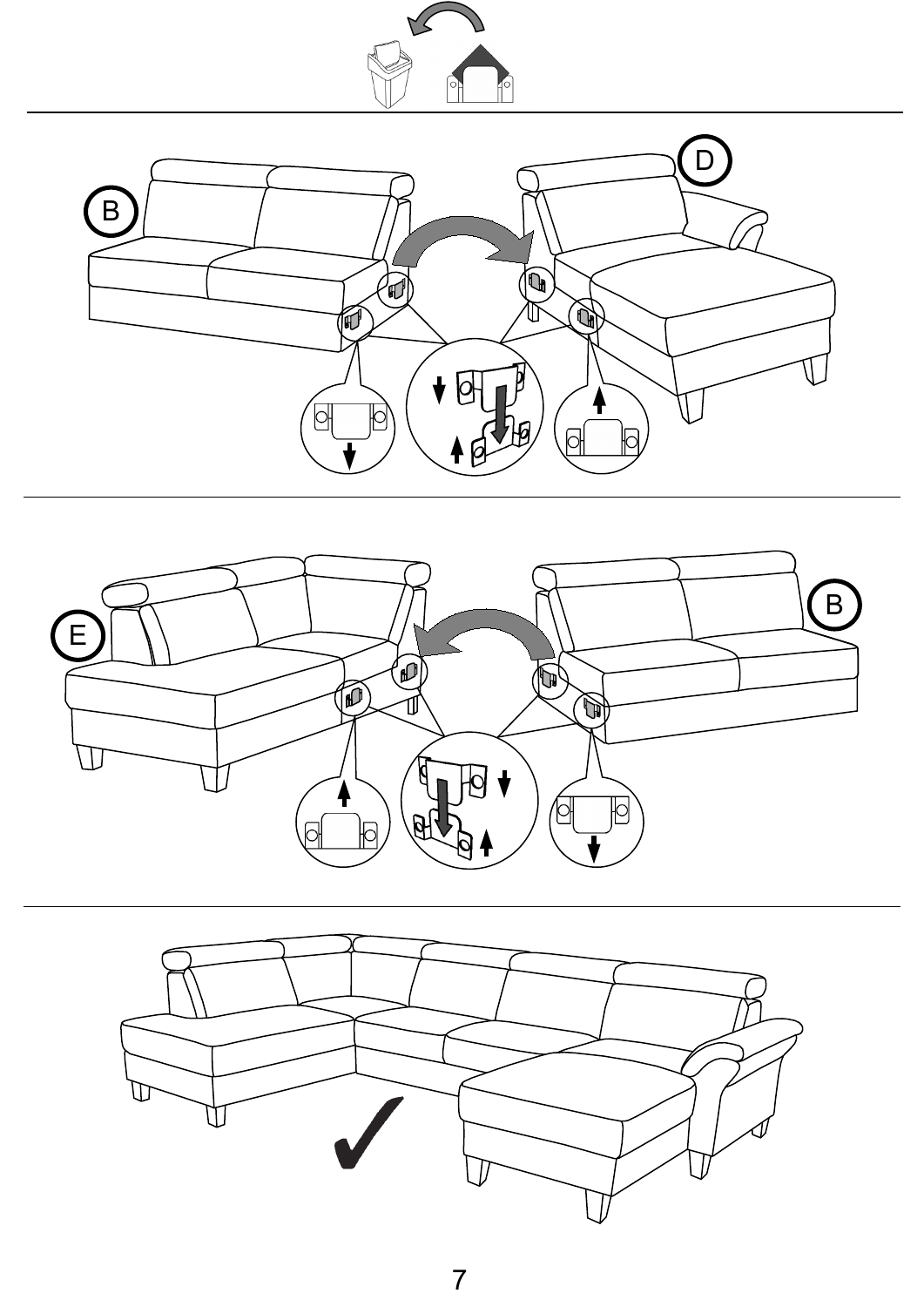